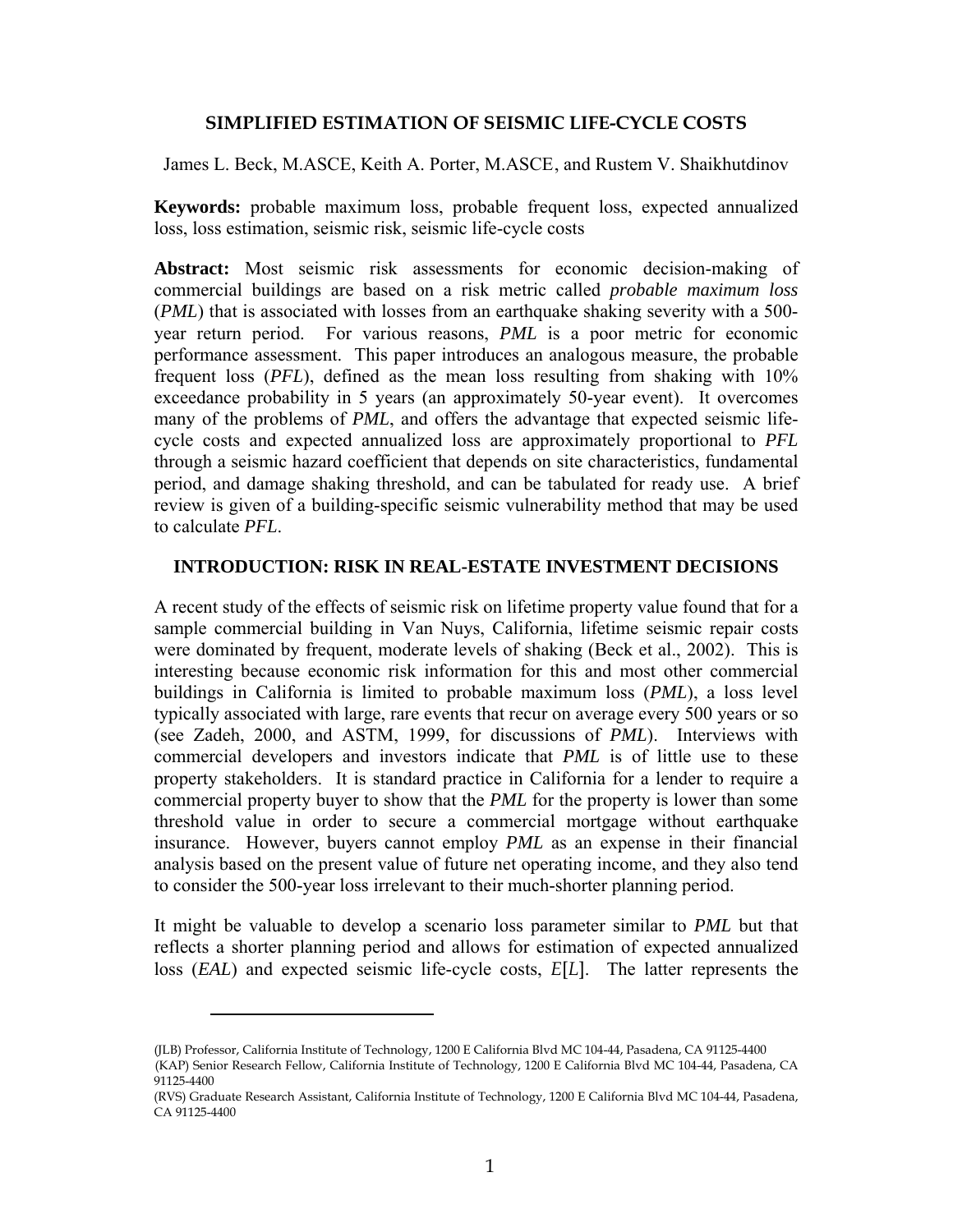present value of earthquake losses expected for a structure over some specified lifetime or planning period and so it can be used in a financial analysis as an operating expense. The calculation of seismic lifecycle costs allows a rational treatment of the economic risk to a structure from future earthquakes when making financial decisions about commercial property. A simplified method for its calculation could make economic seismic risk a market force in the commercial property market in seismically-active areas.

## **CALCULATING SEISMIC LIFE-CYCLE COSTS**

We use a Poisson process as the probability model for the arrival of damaging earthquake events and assume that the severity of the ground shaking is independent between events, as is the consequent loss. It can be shown (Beck et al., 2002) that the expected present value of future earthquake losses over a time period t is given by:

$$
E[L] = EAL \cdot \left(\frac{1 - \exp(-rt)}{r}\right) \tag{1}
$$

where  $r$  is the discount rate ("risk-free" real interest rate). Under these same conditions, expected annualized loss is given by:

$$
EAL = V \int_{S=0}^{\infty} y(S)g(S)dS
$$
 (2)

where *V* denotes value exposed to loss (e.g., replacement cost of the building), *S* refers to the severity of earthquake shaking (e.g., spectral acceleration at the site), *y*(*S*) is the mean seismic vulnerability function (average level of loss as a fraction of *V* given the occurrence of an event of shaking severity *S*), and *g*(*S*) is the mean hazard function (average annual frequency of experiencing severity *S* per unit *S*).

Hazard information to establish  $g(S)$  for a site is increasingly available; for example, the US Geological Survey provides such information at a website (http://eqint.cr.usgs.gov/eq/html/lookup.shtml) and encoded in software (Leyendecker, 2001). However, to determine *y*(*S*) over its domain requires either large quantities of empirical data (which for various reasons do not exist in reliable form), or laborious engineering analyses that require a skillset beyond that of most engineers, or the exercise of expert opinion, such as that encoded in the software HAZUS (NIBS and FEMA, 1999) and ST-RISK (Risk Engineering, 2002).

One can approximate EAL as follows. Let *G*(*S*) denote the average annual frequency of exceeding shaking severity *S*, where *S* may be taken as the 5%-damped elastic spectral acceleration. Let *G*(*S*) be approximated by:

$$
ln G(S) = -mS + b \tag{3}
$$

The parameters *m* and *b* can be determined by a log-linear fit to the site hazard function. Notice that  $g(S)$  is the negative first derivative of  $G(S)$  with respect to *S*:

$$
g(S) = me^{b}e^{-mS} \tag{4}
$$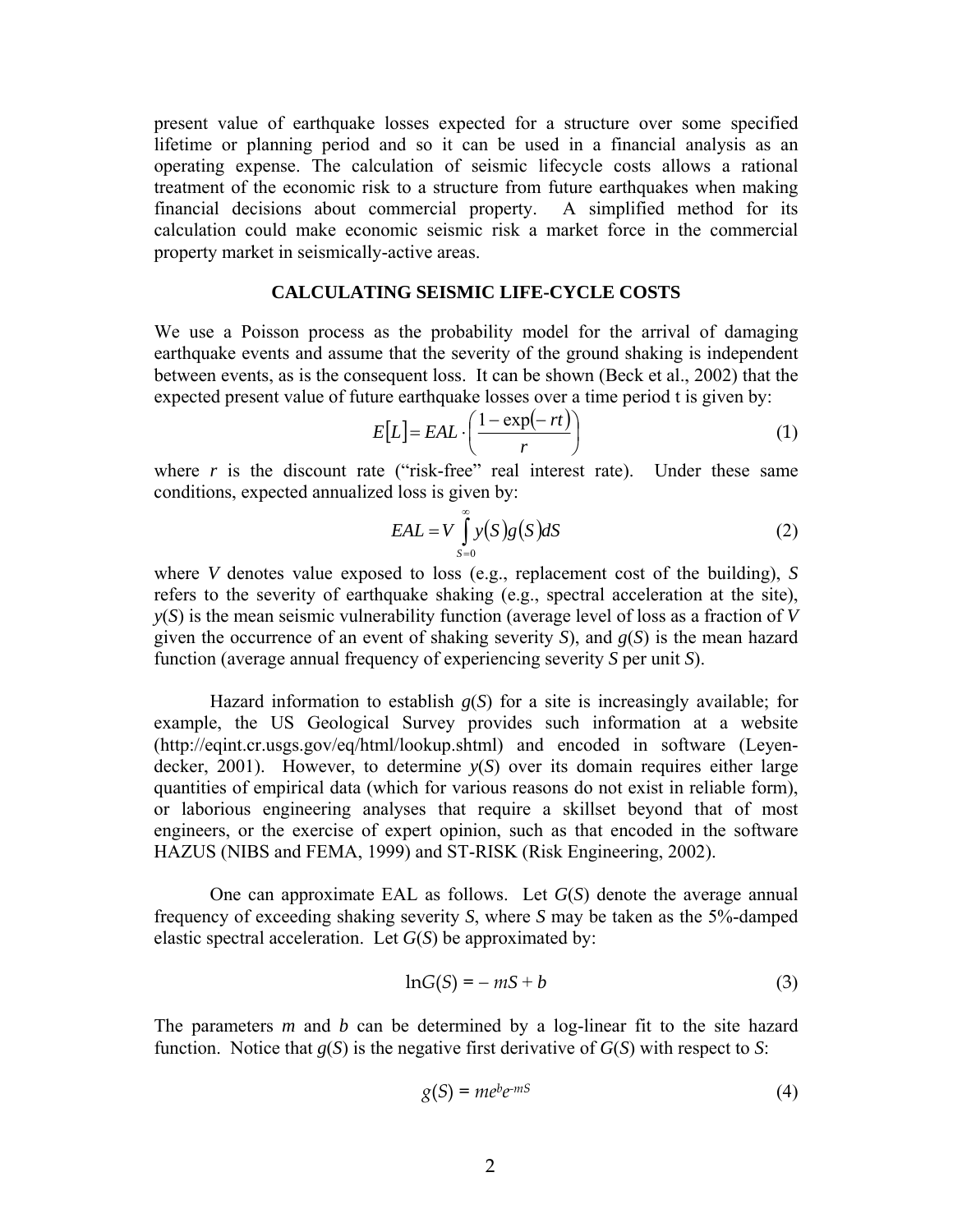Let the seismic vulnerability function  $y(S)$  be approximated by

$$
y(S) = a(S - S_{NZ}) \text{ for } S > S_{NZ},
$$
  
= 0 otherwise (5)

where  $S_{NZ}$  is a threshold level of *S* below which there is no loss. We define a convenient point on the vulnerability function with which to evaluate *a*. Let *EBE*  denote the *economic-basis earthquake* event that produces a site shaking severity with 10% exceedance probability in 5 years. *EBE* is analogous to the design-basis earthquake (*DBE*) referred to by recent building codes. Let *S<sub>EBE</sub>* refer to the shaking severity for the *EBE*. Define the *probable frequent loss* (*PFL*) as the mean level of loss (in money terms) for the *EBE*. It will be convenient to shift S by an amount  $S_{NZ}$ so let  $x = S - S_{NZ}$ , then:

$$
g(x) = me^{-mS_{NZ}+b}e^{-mx}
$$
\n
$$
(6)
$$

$$
y(x) = \frac{1}{S_{EBE} - S_{NZ}} \cdot \frac{PFL}{V} x \quad \text{for } x > 0
$$
 (7)

We get an approximation for the expected annualized loss by substituting Equations 6 and 7 into Equation 2:

$$
EAL = PFL \frac{\left( me^{-mS_{NZ}+b} \right)}{\left(S_{EBE} - S_{NZ} \right)} \int_{0}^{\infty} xe^{-mx} dx
$$
  
=  $PFL \cdot \frac{\left( e^{-mS_{NZ}+b} \right)}{m(S_{EBE} - S_{NZ})}$   
=  $PFL \cdot \frac{G(S_{NZ})}{m(S_{EBE} - S_{NZ})}$   
=  $PFL \cdot H$  (8)

Here, *H* contains only site hazard variables so it can be mapped as a scalar value for a given fundamental period, soil condition, and  $S_{NZ}$ . Its units are  $yr^{-1}$ . It is then simple to calculate the expected seismic life-cycle costs using this approximation for EAL in Equation 1.

#### **SAMPLE COMPARISONS OF EXACT AND APPROXIMATE EAL**

We examine the accuracy of approximation for EAL given in Equation 8 by using several example buildings. In Beck et al. (2002), we evaluated the seismic vulnerability function of a well-studied high-rise hotel building located in Van Nuys, California, as it existed prior to the 1994 Northridge Earthquake. It is a seven-story, nonductile reinforced-concrete moment-frame building built in 1966. The structure is regular: 8 bays totaling 45.7 m (150 ft) in the east-west direction, 3 bays totaling 18.6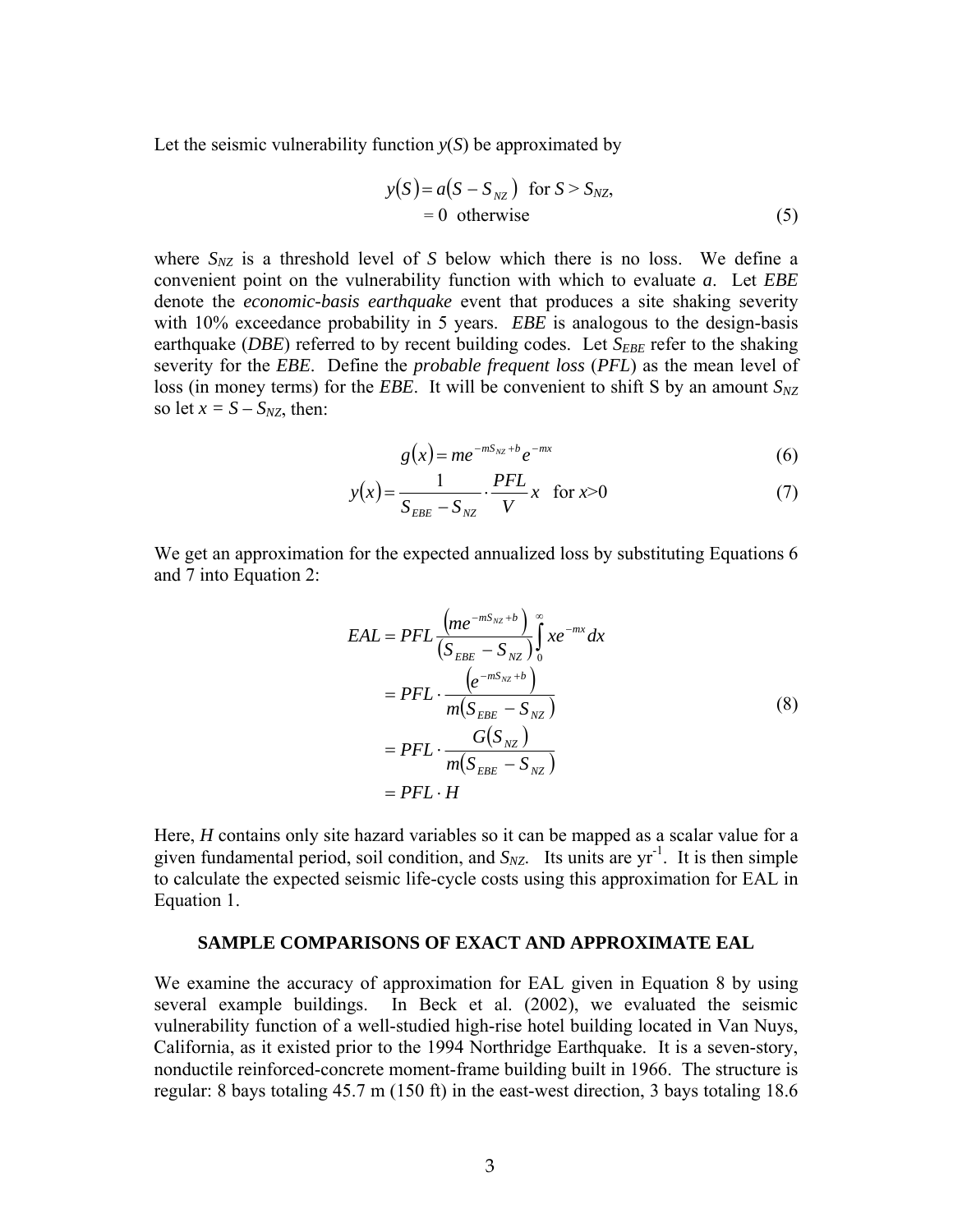m (61 ft) in the north-south. Story heights are 4.11 m (13 ft 6 in) at the ground story, 2.65 m (8 ft 6.5 in) for stories 2 through 6, and 2.64 m (8 ft 6 in) for the  $7<sup>th</sup>$  story. Lateral resistance is provided primarily by the perimeter moment frame.

We used the assembly-based vulnerability (ABV) method to estimate repair costs at  $S_a = 0.1, 0.2, \ldots 2.0$ g where  $S_a$  is the 5%-damped elastic spectral acceleration. The ABV method, introduced in Beck et al. (1999) and detailed in Porter (2000) is summarized in Porter et al. (2001). Very briefly, it involves selection of suite of ground-motion time histories, creation of a stochastic structural model, performance of nonlinear time-history structural analyses to determine structural response, assessment of probabilistic damage via component fragility functions, and assessment of loss via probabilistic construction cost-estimation. We use Monte Carlo simulation to implement the methodology. ABV has proven to be a useful research tool. We have used it to evaluate seismic risk and benefits of seismic-risk mitigation for steelframe, concrete, and woodframe buildings and to explore major contributors to uncertainty of economic seismic risk (Beck et al., 2002; Porter et al., 2002a,b).



Figure 1. Seismic vulnerability (left) and site hazard function (right)

The analysis produced the seismic vulnerability function shown in the left diagram of Figure 1. The *x*-axis represents  $S_a$  at the building's small-amplitude fundamental period, 1.5 sec. The *y*-axis measures repair cost as a fraction of replacement cost. Each dot represents one loss simulation: one nonlinear time-history structural analysis using one ground-motion time history, one simulation of the (uncertain) mass, damping, and force-deformation characteristics of the building, one simulation of the damage to each of 1233 structural and nonstructural components, and one simulation of the unit-repair cost for each of 17 combinations of component type and damage state. There are 20 simulations per each of 20 *Sa* levels. The 400 nonlinear time-history structural analyses took approximately 12 hours on an ordinary desktop computer; the subsequent loss analysis took less than an hour. The figure also shows for information purposes the loss the building experienced in the 1971 earthquake, and the seismic vulnerability function for nonductile concrete momentframe buildings from ATC-13 (1985). Figure 1 (right) provides the seismic hazard for the site in Van Nuys, California, calculated using Leyendecker's software (2001),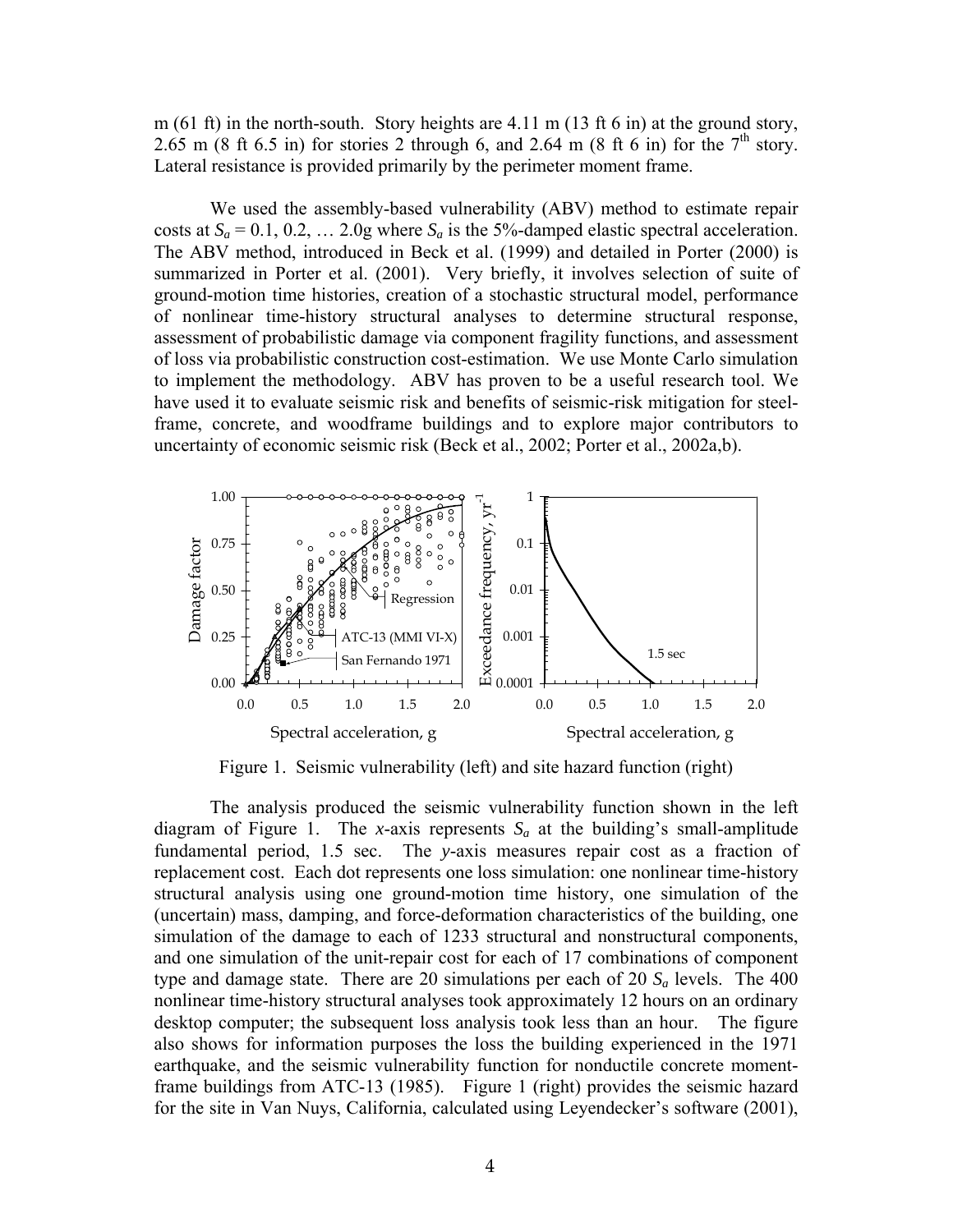and adjusted for NEHRP type-D soil using International Building Code adjustment factors (ICC, 2000). The total EAL, found by integrating Equation 2 numerically, is \$54,600.

Figure 2 (left) shows the incremental contribution to EAL from each level of *Sa*. The figure on the right expresses the cumulative total as a fraction of \$54,600, in terms of earthquake return period as opposed to  $S_a$ . The figures show that for this building in this highly seismic location, moderate, frequent earthquakes contribute the bulk of the risk. Half the expected annualized loss for this building results from shaking of 0.25g or less, i.e., events with a return period of 50 years or less. Very little cumulative economic loss comes from large, rare events such as the *PML*-level earthquake or larger (which at this site would have  $S_a \approx 0.5$ g). We conclude from this that, as important as the 500-year earthquake is as a design basis for life safety, it is largely irrelevant for economic considerations. Furthermore, at levels of shaking that contribute the bulk of the risk, the structure remains largely elastic. The ABV analysis indicates that at  $S_a = 0.1$ g, fewer than 5% of beams and columns experienced any damage. At 0.2g, approximately 10% of beams and columns are modeled as experiencing damage. At both levels, most of the structural damage is associated with cracking that is repairable through epoxy injection, and most of the total repair cost is associated with paint, glazing, and drywall. We conclude from this that, at the levels of shaking that contribute most significantly to economic loss, elastic structural analysis should reasonably estimate structural response.



Figure 2. Incremental contribution to EAL (left) and cumulative contribution as percent (right)

To examine how well Equation 8 approximates EAL, a comparison is made in Table 1 of the exact value of *EAL* calculated using Equation 2 with the approximation of Equation 8 for eight buildings: the Van Nuys hotel and seven woodframe buildings that were examined in the CUREE-Caltech Woodframe Project (Porter et al., 2002a). In this latter project, we performed ABV analyses of four hypothetical woodframe dwellings: a single-story, single-family dwelling ("small house"); a two-story singlefamily dwelling with attached garage ("large house"), a three-unit, two-story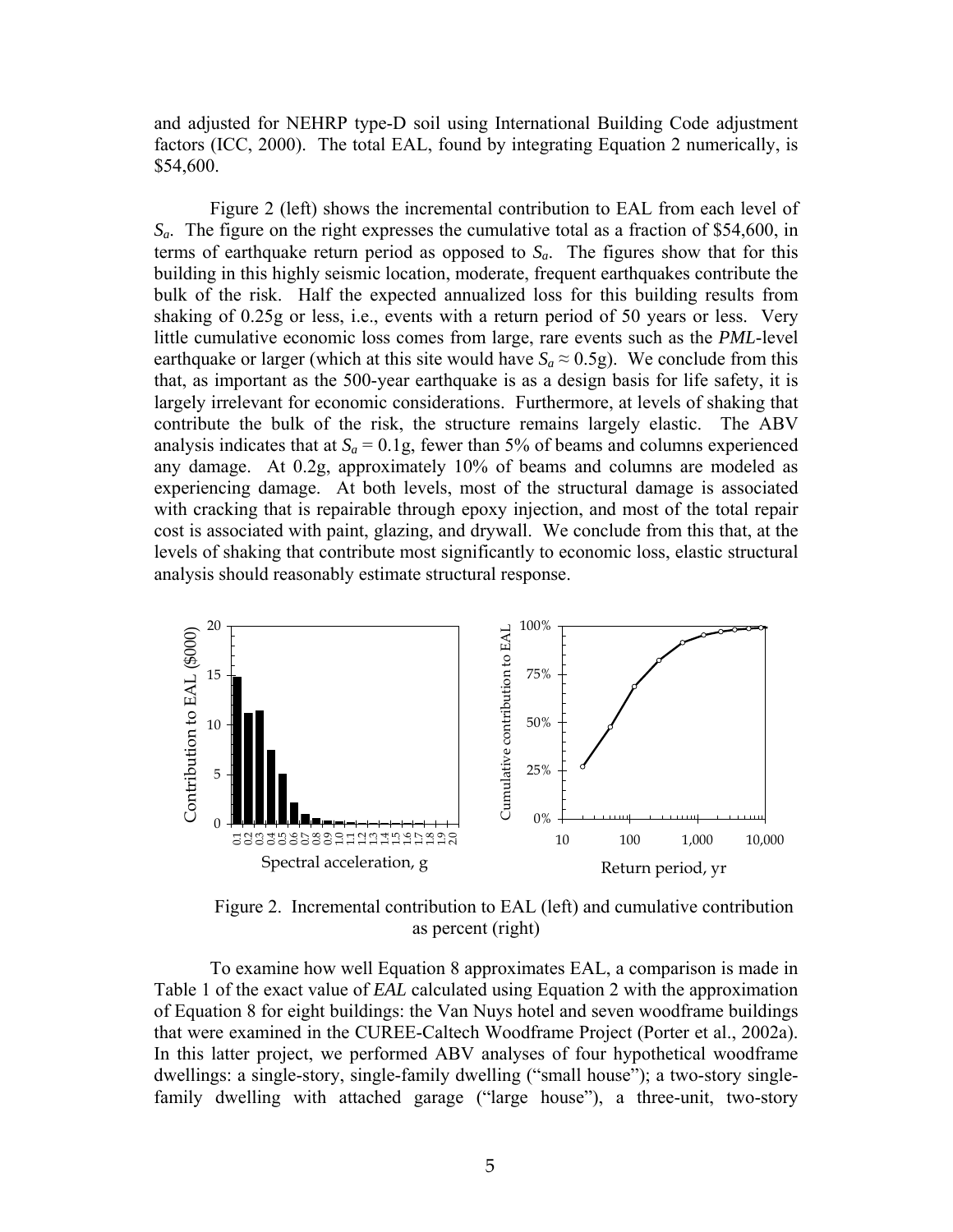condominium building, and a 10-unit, three-story apartment building with tuck-under parking on the ground floor. Several variants of each woodframe building were considered: a poor-quality, typical-quality, and superior-quality version (defined primarily in terms of strength and stiffness of materials) and one or more seismic retrofit or redesign measures. The seven shown in Table 1 are the variants that have the characteristic that  $S_{NZ} < S_{EBE}$ , (which is required by Equation 5). In Table 1, "small, poor" and "small, typ" refer to the poor-quality and typical-quality variants of the small house. The remaining buildings refer to variants of the apartment building: poor quality ("apt poor"), typical quality ("apt typ"), superior quality (apt sup"), typical quality with the addition of a structural shearwall in the ground floor ("apt s/w"), and typical quality with the addition of structural steel frames in the ground floor garage opening ("apt s/f"). The woodframe dwellings are analyzed for an arbitrary site in Los Angeles, California, at 33.9° N, 118.2° W. The hazard is calculated for  $T = 0.2$  sec, and adjusted for NEHRP soil category D.

|                                | <b>Hotel</b>  | Small, | Small, | Apt,   | Apt,   | Apt,   | Apt,    | Apt,  |
|--------------------------------|---------------|--------|--------|--------|--------|--------|---------|-------|
|                                |               | poor   | typ    | poor   | typ    | sup    | s/w     | s/f   |
| $S_{EBE}$ , g                  | 0.20          | 0.30   | 0.30   | 0.30   | 0.30   | 0.30   | 0.30    | 0.30  |
| $S_{NZ}$ g                     | 0.05          | 0.15   | 0.25   | 0.15   | 0.15   | 0.15   | 0.15    | 0.15  |
|                                | PFL \$613,000 | 4,509  | 547    | 10,468 | 8,769  | 6,378  | 4,851   | 4,957 |
| $\mathfrak{m}$                 | 8.80          | 6.05   | 6.05   | 6.05   | 6.05   | 6.05   | 6.05    | 6.05  |
| $G(S_{NZ})$ , yr <sup>-1</sup> | 0.103         | 0.087  | 0.041  | 0.087  | 0.087  | 0.087  | 0.087   | 0.087 |
| H, $yr^{-1}$                   | 0.0778        | 0.096  | 0.136  | 0.096  | 0.096  | 0.096  | 0.096   | 0.096 |
| Approx EAL                     | \$47,704      | 433    | 74     | 1,006  | 843    | 613    | 466     | 476   |
| Exact EAL                      | \$54,578      | 614    | 205    | 1,829  | 1,199  | 854    | 522     | 453   |
| \$ error                       | $(\$6,874)$   | (181)  | (131)  | (823)  | (357)  | (241)  | (56)    | 24    |
| $%$ error                      | $-13%$        | $-29%$ | $-64%$ | $-45%$ | $-30%$ | $-28%$ | $-11\%$ | $5\%$ |

**Table 1.** Approximation of expected annualized loss using probable frequent loss

Table 1 shows that the approximation produces results that are in many cases very close, and in some merely in the correct order of magnitude. However, even an *EAL* that underestimates the "exact" answer by 64% can be informative in the absence of any other information. Also, some of this error might be the result of the fairly gross intensity increments of 0.1g; in future work, we will reduce these increments at lower shaking levels.

#### **CONCLUSIONS**

This paper has introduced a seismic economic performance parameter called probable frequent loss (*PFL*), defined as the expected value of loss conditioned on the occurrence of ground shaking severity with 10% exceedance probability in 5 years. This level of seismic excitation is more closely associated with the bulk of economic losses than is the more commonly-used probable maximum loss (*PML*), which tends to reflect losses in a rare, large event. Also, *PFL* better reflects a property investor's typical planning period, and thus would be more meaningful as a reasonable upperbound loss. Because of its similarity to *PML*, *PFL* should be readily understood by engineers and investors, and could be calculated during the due-diligence phase of the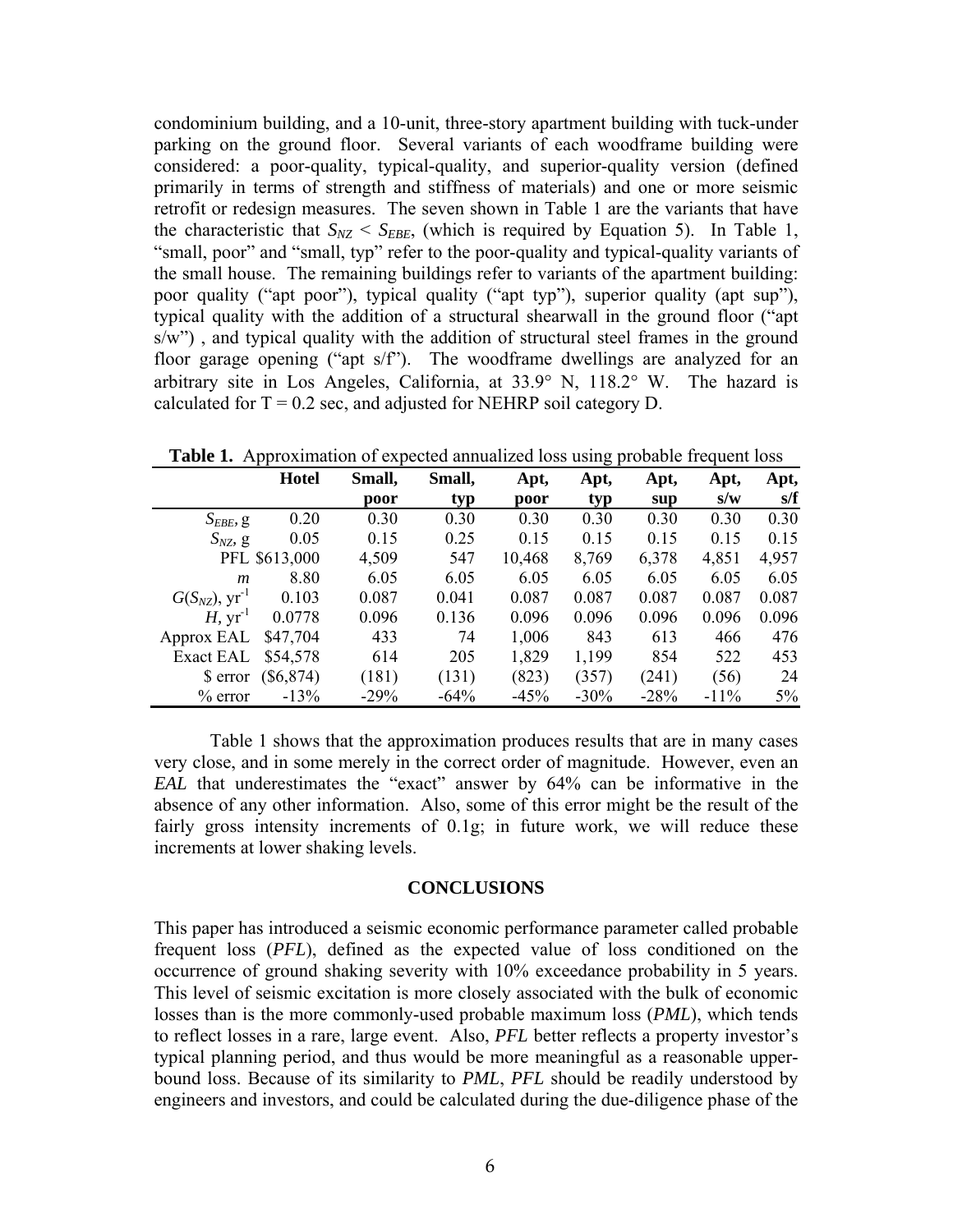property bidding process. It is more likely to reflect pre-yield response, which means that it might be calculated to a good approximation by using elastic spectral analysis. This will be examined in future work. Expected annualized loss (*EAL*) is proportional to *PFL* through a hazard parameter *H* that can be tabulated. *EAL* can in turn be used in the calculation of expected seismic life-cycle costs that may be used in a financial analysis to reflect properly the influence of the seismic risk on property valuation, and thus make seismic risk more of a property market parameter.

## **ACKNOWLEDGMENTS**

Portions of this research were supported by the George W. Housner Senior Research Fellowship, Phase IV of the CUREE-Kajima Joint Research Program and the CUREE-Caltech Woodframe Project. Thanks also to David L. McCormick, Steven K. Harris, Ron Mayes, Greg Flynn, and Jeff Berger, who provided advice on portions of the research. Their contributions are gratefully acknowledged.

## **APPENDIX I. REFERENCES**

American Society for Testing and Materials (ASTM). (1999). *E 2026-99 Standard Guide for the Estimation of Building Damageability in Earthquakes,* West Conshohocken, PA, 24 pp.

Applied Technology Council. (1985). *ATC-13: Earthquake Damage Evaluation Data for California*, Redwood City, CA, 492 pp.

Beck, J.L., Kiremidjian, A.S., Wilkie, S., Mason, A., Salmon, T., Goltz, J., Olson, R., Workman, J., Irfanoglu, A., and Porter, K. (1999). *Decision Support Tools for Earthquake Recovery of Businesses, Final Report,* Consortium of Universities for Earthquake Engineering Research, Richmond, CA

Beck, J.L., Porter, K.A., Shaikhutdinov, R.V., Au, S.K., Moroi, T., Tsukada, Y., and Masuda, M. (2002). *Impact of Seismic Risk on Lifetime Property Values, Final Report,* Consortium of Universities for Research in Earthquake Engineering, Richmond, CA, http://resolver.caltech.edu/caltechEERL:2002.EERL-2002-04

International Code Council (ICC). (2000). *International Building Code 2000*, International Conference of Building Officials, Whittier, CA, 756 pp.

Leyendecker, E.V. (2001). *Uniform Hazard Response Spectra and Seismic Hazard Curves for the United States,* U.S. Geological Survey, Denver, CO

National Institute of Building Sciences (NIBS) and Federal Emergency Management Agency (FEMA). (1999a). *HAZUS-99 Software*, FEMA, Washington, DC, www.fema.gov/hazus/

Porter, K.A. (2000). *Assembly-Based Vulnerability of Buildings and its Uses in Seismic Performance Evaluation and Risk-Management Decision-Making.* Stanford University Doctoral Dissertation, pub. 99-95274, ProQuest Co., Ann Arbor, MI, 196 pp., http://wwwlib.umi.com/dissertations/preview/9995274